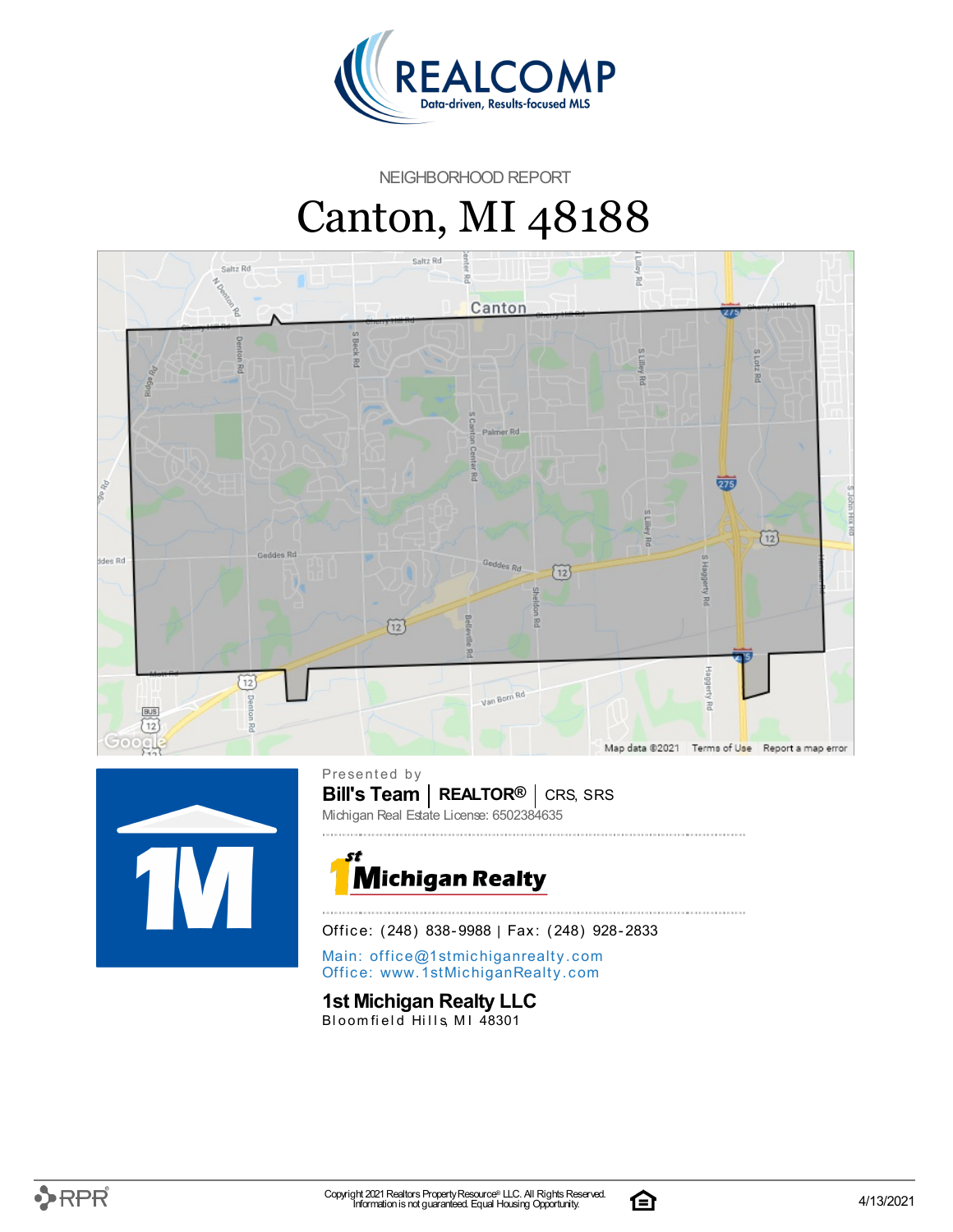

## Neighborhood: Housing Stats and Charts

|                                                         | 48188    | <b>Wayne County</b> | <b>Michigan</b> | <b>USA</b> |
|---------------------------------------------------------|----------|---------------------|-----------------|------------|
| <b>Median Estimated Home Value</b>                      | \$311K   | \$179K              | \$220K          | \$260K     |
| <b>Estimated Home Value 12-Month Change</b>             | +6.7%    | $+8.4%$             | +8.9%           | $+6.3%$    |
| <b>Median List Price</b>                                | \$335K   | \$157K              | \$210K          | \$118K     |
| <b>List Price 1-Month Change</b>                        |          | $-0.4%$             | $0\%$           | $-5.4\%$   |
| List Price 12-Month Change                              | $-4.1\%$ | +22.7%              | +10.6%          | $+7.6%$    |
| <b>Median Home Age</b>                                  | 25       | -67                 | 41              | 41         |
| Own                                                     | 82%      | 62%                 | <b>71%</b>      | 64%        |
| Rent                                                    | 18%      | 38%                 | 29%             | 36%        |
| \$ Value of All Buildings for which Permits Were Issued |          | \$365M              | \$4.58B         | \$281B     |
| % Change in Permits for All Buildings                   |          | $-17%$              | $-6%$           | $+1%$      |
| % Change in \$ Value for All Buildings                  |          |                     | $0\%$           | $+3%$      |

#### Median Sales Price vs. Sales Volume

Thischart comparesthe price trend and salesvolume for homesin an area. Home pricestypically followsales volume, with a time lag, since sales activity is the driver behind price movements.

Data Source: Public recordsand listings data

Update Frequency: Monthly

Median Sales Price Public Records Median Sales Price Listings Sales Volume

Public Records

Sales Volume Listings



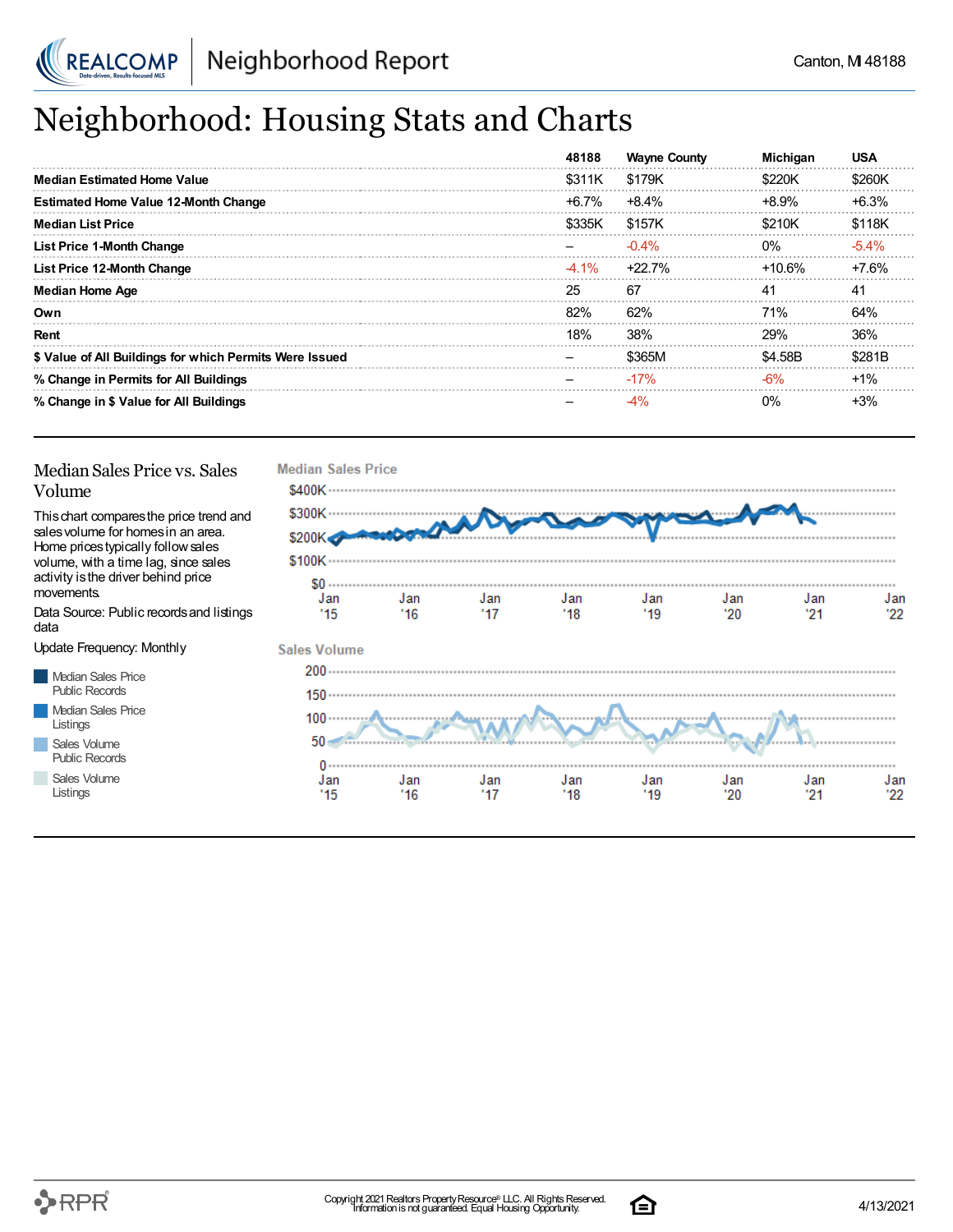

Jan

 $'18$ 

Jul

 $'18$ 

Jan

 $'19$ 

#### Median Listing Price vs. Listing Volume

Thischart comparesthe listing price and listing volume for homesin an area. Listing prices often follow listing volume, with a time lag, because supply can drive price movements.

Data Source: On- and off-market listings sources

Update Frequency: Monthly

**Median List Price** Listing Volume



Jul

 $'19$ 

#### Price Range of Homes Sold

Thischart showsthe distribution of homes reported sold in the past six monthswithin different price rangesin the area of your search. The amount shown for the subject property issold data where available, or the property's estimated value when salesdata are unavailable (such asa non-disclosure state) or provided in range format.

Data Source: Public records data Update Frequency: Monthly

Sales Count By Price Range

#### Price per Square Foot of Homes Sold

Thischart showsthe distribution of homes reported sold in the past six monthsat different pricesper square foot (living area sourced from public records).

Data Source: Public records data

Update Frequency: Monthly

Sales Count By Price Per Sq Ft



Jul

 $20^{\circ}$ 

Jan

 $21$ 

Jul

 $21$ 

Jan

'20



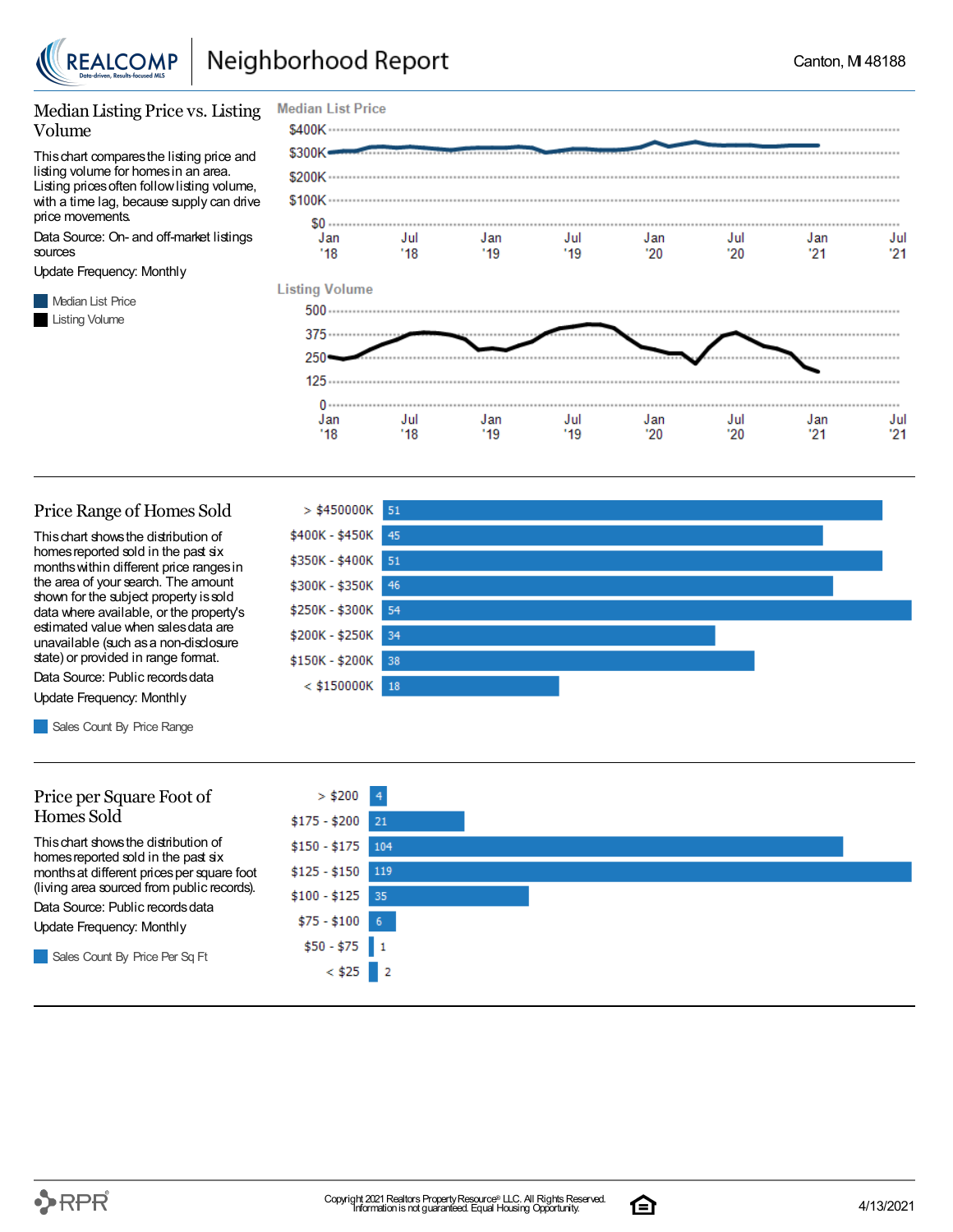

### Neighborhood Report

 $> 50$  $3<sup>°</sup>$ 

42

19

98

89  $< 10$  42

 $40 - 50$ 

 $30 - 40$ 

 $20 - 30$ 

 $10 - 20$ 



#### Age Range of Homes Sold

Thischart showsthe distribution of homes reported sold in the past six monthsof different age rangesin the area of your search.

Data Source: Public records data Update Frequency: Monthly

Sales Count by Age of House

### Number of Bedroomsin Homes Sold

Thischart showsthe distribution of homes reported sold in the past six months, according to the number of bedrooms, in the area of your search.

Data Source: Public records data

Update Frequency: Monthly

**Sales Count by Bedroom** 



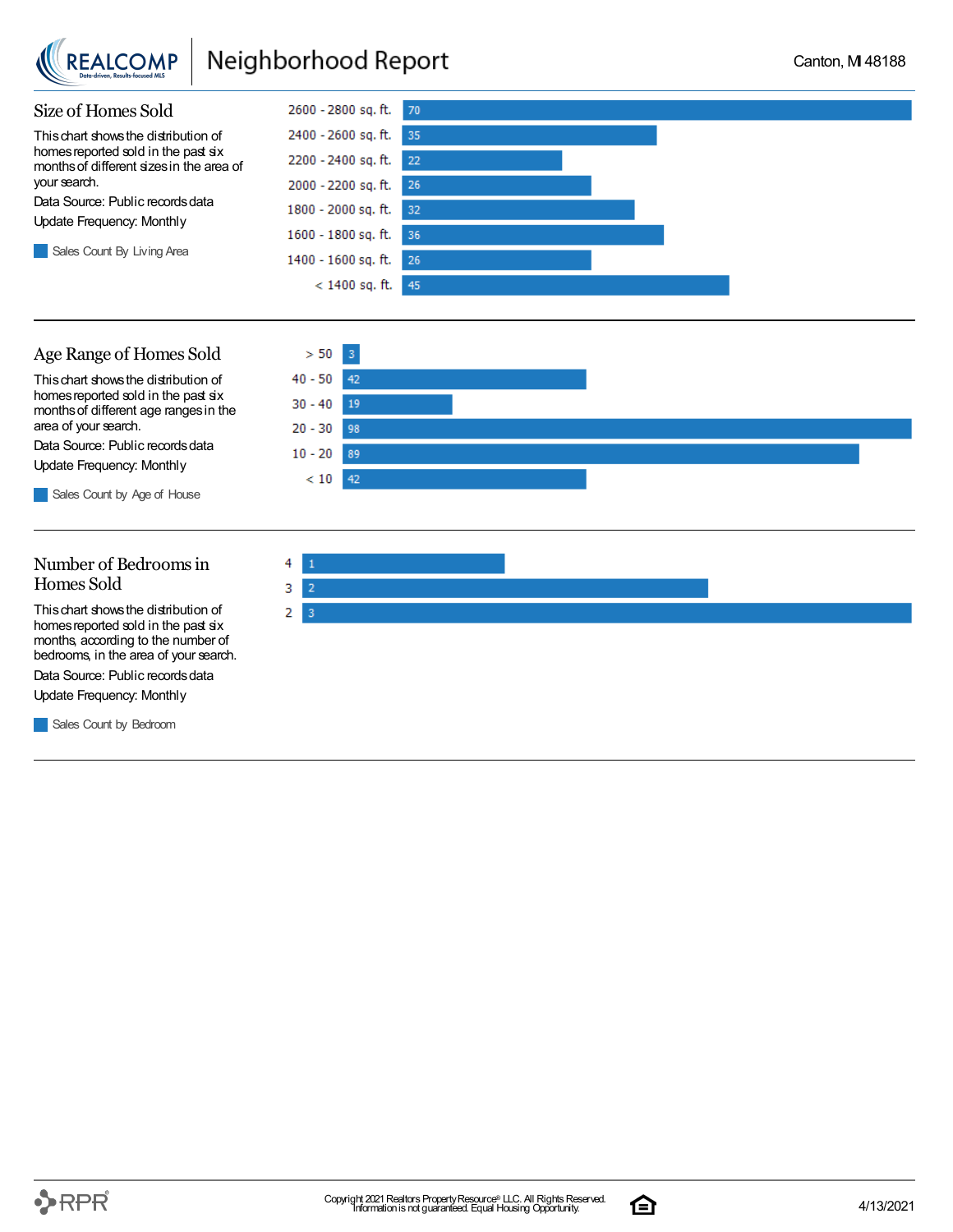

## Neighborhood: People Stats and Charts

|                               | 41.5K | 76M    | 9.96M   | <b>23M</b> |
|-------------------------------|-------|--------|---------|------------|
| tion Density per Sq Mi        | 2.3K  | 2.88K  | 76      |            |
| <b>tion Change since 2010</b> | +5.2% | $-21%$ | $2.2\%$ | $+7.7%$    |
| Aae                           | 38    | 38     |         | 38         |
| Male / Female Ratio           | 49%   | 48%    |         | 49%        |

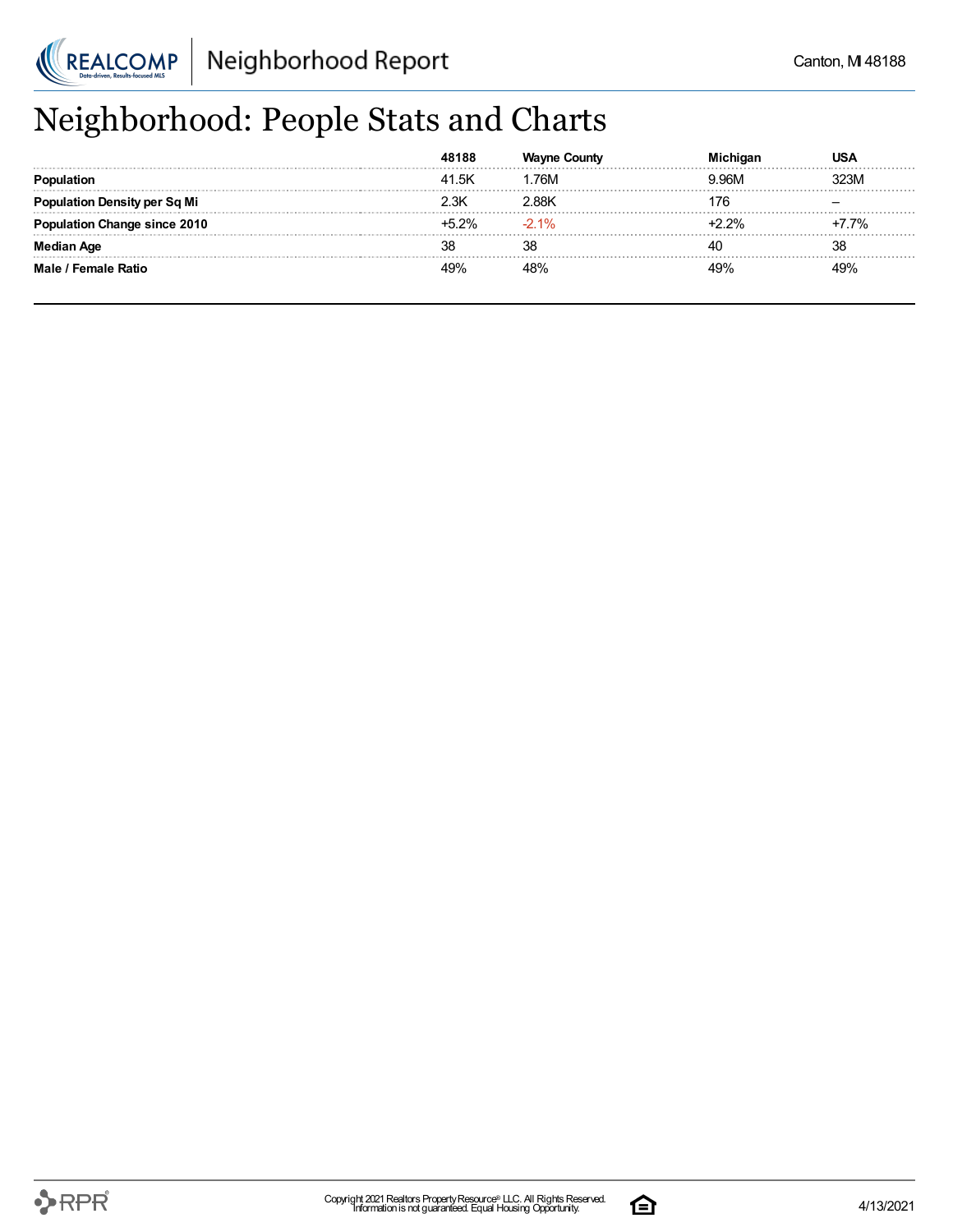



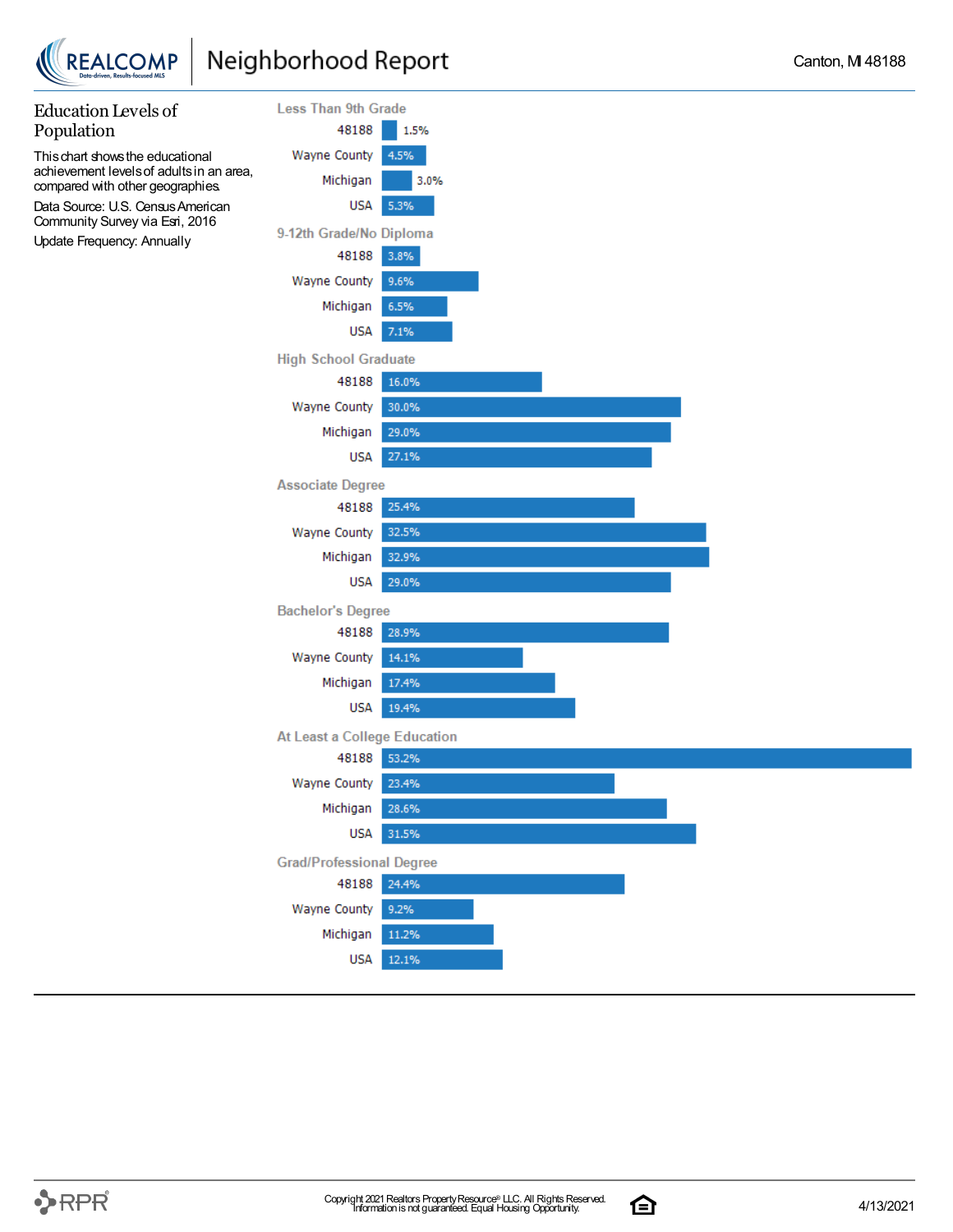

### Neighborhood Report



Data Source: U.S. Census

Update Frequency: Annually

48188

48188

### Household Income Brackets

Thischart showsannual household income levelswithin an area. Data Source: U.S. Census Update Frequency: Annually

 $>\$150K$ 3,982 \$125K-\$150K 1,339 \$100K-\$125K 2,008 \$75K-\$100K 1,727 \$50K-\$75K  $2,197$ \$35K-\$50K 1,468 \$25K-\$35K 1,027  $<$ \$25K 1,139

#### Presidential Voting Pattern

Thischart showshowresidentsof a county voted in the 2012 presidential election.

Data Source: USElectionAtlas.org Update Frequency: Quadrennially



**Votes Democrat** 

Votes Republican

73.0%

26.2%

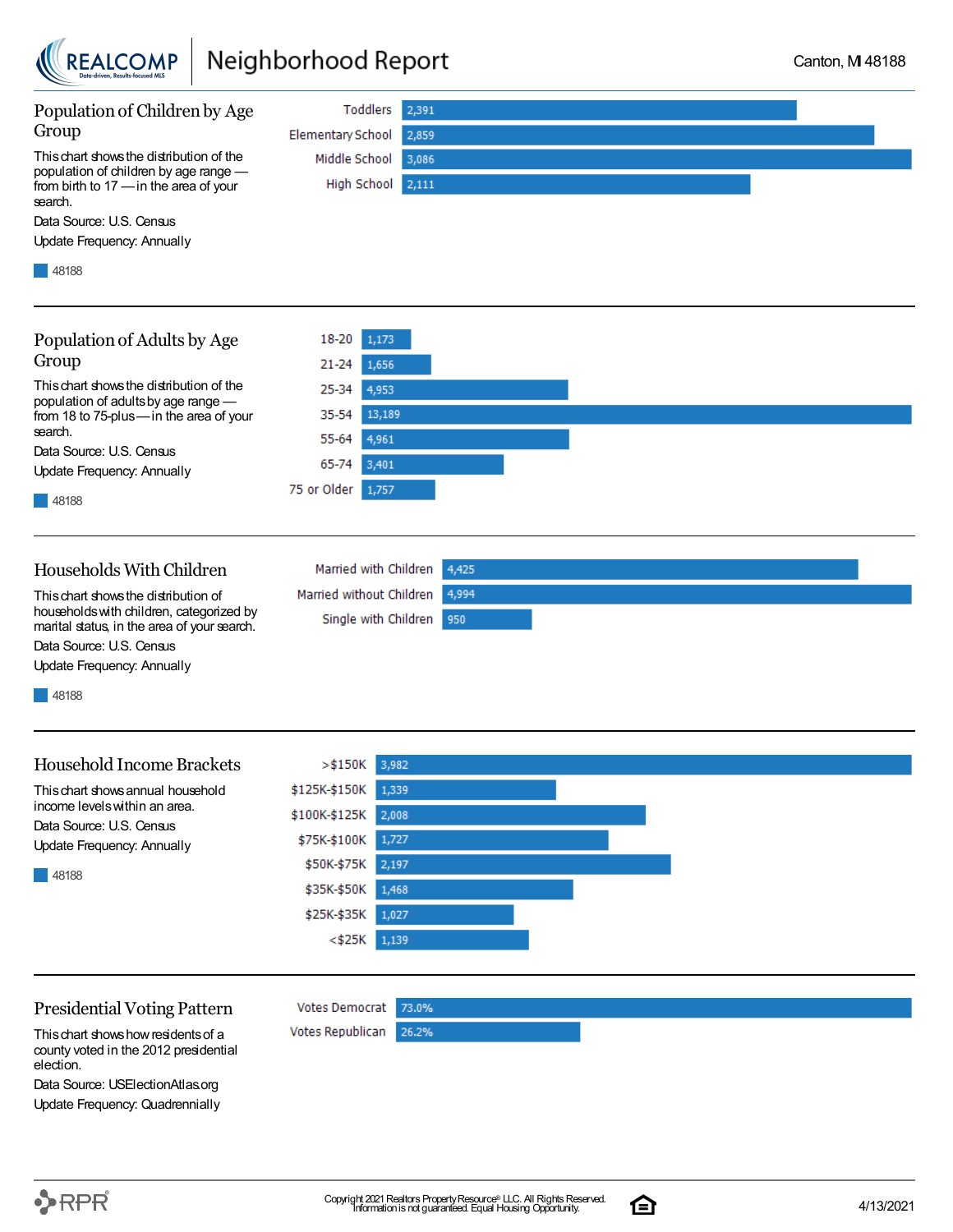

## Neighborhood: Economic Stats and Charts

|                     |     |         |        | JSA     |
|---------------------|-----|---------|--------|---------|
| Income Per Capita   |     | 525 97F | 336    | :32 R21 |
| n Household Income  | 34. | 45.321  | 54.938 | 293     |
| <b>Noyment Rate</b> |     | 6.7%    | 6.1%   | 6.3%    |
| Number              |     | 51.2K   | 289K   | 10.1M   |
| Number              |     | 714K    | '2M    | 150M    |
| Labor Force Number  |     | 765K    | 71M    | 160M    |



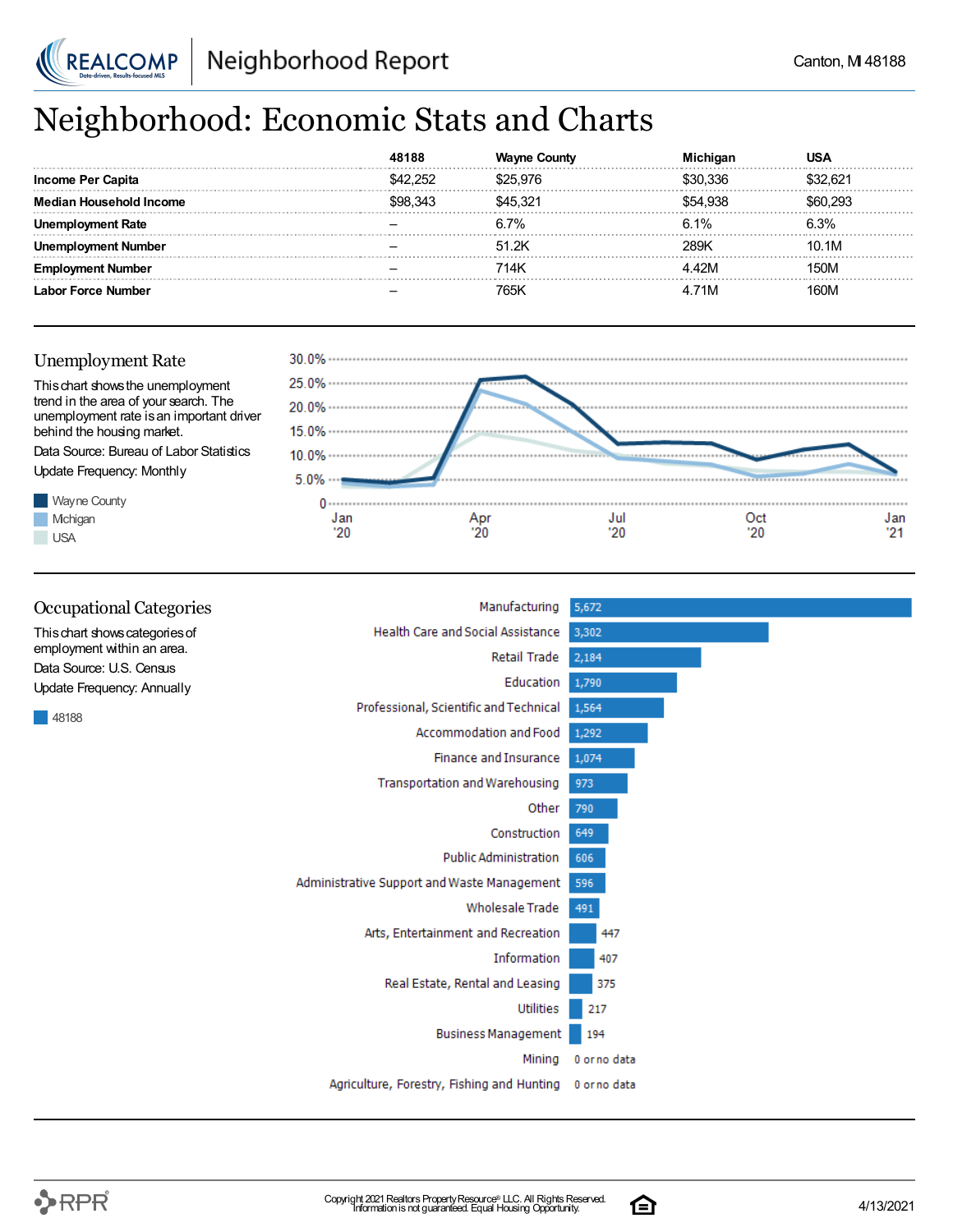

## Neighborhood: Quality of Life Stats and Charts

Quality of Life in 48188

|                                                         | 8188  | Wavne County |       |       |
|---------------------------------------------------------|-------|--------------|-------|-------|
| Elevation (in feet)                                     | 1.733 | 1.731        | l.782 |       |
| Annual Rainfall (in inches)                             | 35.01 | 35.01        | 33.27 |       |
| <b>Annual Snowfall (in inches)</b>                      | 42.05 | 35.66        | 60.38 |       |
| Days of Full Sun (per year)                             | 67    | 67           | 69    |       |
| Travel Time to Work (in minutes)                        | 28    | 25           | 24    | 77    |
| <b>Water Quality - Health Violations</b>                |       |              |       |       |
| <b>Water Quality - Monitoring and Report Violations</b> |       | 2.72         |       |       |
| <b>Superfund Sites</b>                                  |       |              | 96    | 2 AN2 |
| <b>Brownfield Sites</b>                                 |       | Yes          | res   | res   |

| Average Commute Time                                                                                     | $<$ 15 Minutes 14.5% |  |  |
|----------------------------------------------------------------------------------------------------------|----------------------|--|--|
| This chart shows average commute times<br>to work, in minutes, by percentage of an<br>area's population. | 15-30 Minutes 36.7%  |  |  |
|                                                                                                          | 30-45 Minutes 32.0%  |  |  |
| Data Source: U.S. Census                                                                                 | 45-60 Minutes 10.6%  |  |  |
| Update Frequency: Annually                                                                               | $>1$ Hour 6.2%       |  |  |
| the contract of the contract of the contract of the contract of                                          |                      |  |  |

48188

| How People Get to Work                                                           | Drove Alone/Carpool/Motorcycle 19,900 |     |
|----------------------------------------------------------------------------------|---------------------------------------|-----|
| This chart shows the types of                                                    | Work at Home                          | 979 |
| transportation that residents of the area<br>you searched use for their commute. | Walk $ 56$                            |     |
| Data Source: U.S. Census                                                         | Public Transit   46                   |     |
| Update Frequency: Annually                                                       | Bicycle 14                            |     |
|                                                                                  |                                       |     |

| <b>Average Monthly</b>                      | Avg. January Min. Temp 20 |  |  |
|---------------------------------------------|---------------------------|--|--|
| Temperature                                 | Avg. January Max. Temp 32 |  |  |
| This chart shows average temperatures in    | Avg. July Min. Temp 65    |  |  |
| the area you searched.<br>Data Source: NOAA | Avg. July Max. Temp 85    |  |  |
| Update Frequency: Annually                  |                           |  |  |

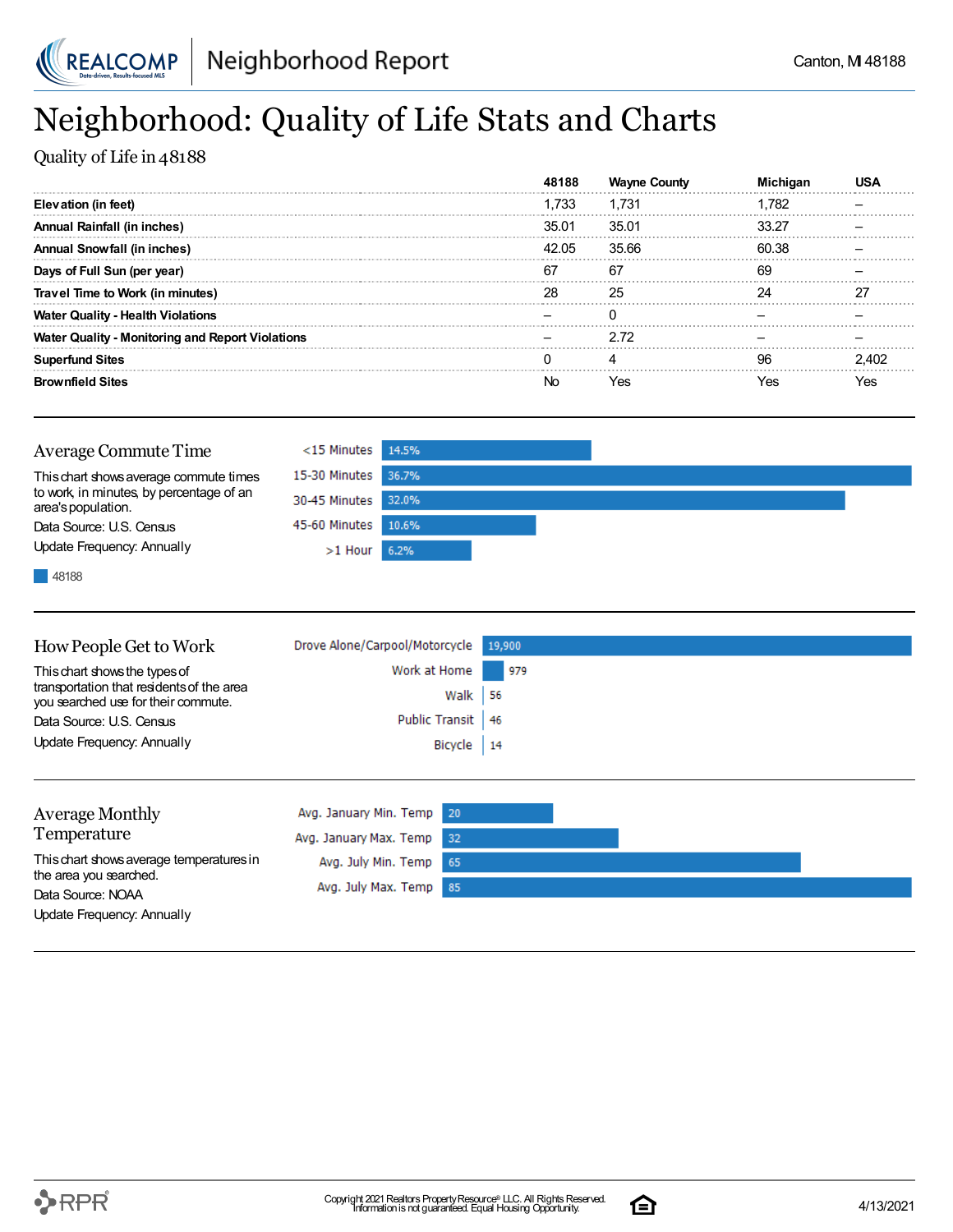

### Walkability Scores (out of 5)

This neighborhood or ZIP code is rated for walking accessto general pointsof interest, reflected in the overall score, plus amenities (such as retail stores) and leisure (such asrestaurantsand parks). Other factors considered in the scores are street types, weather, public transportation and population density.

Data Source: Maponics

Update Frequency: Quarterly